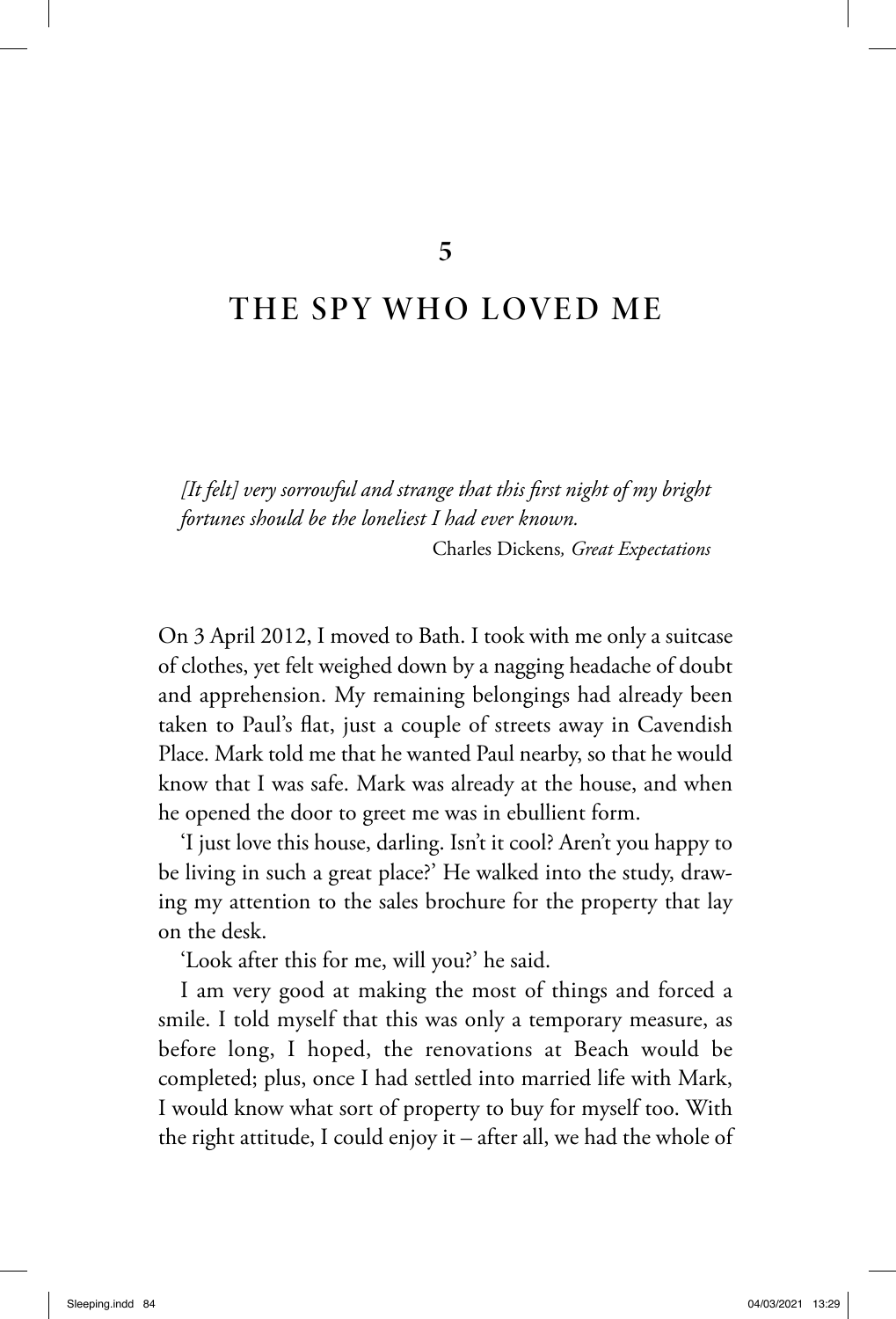Bath on our doorstep and a house with four very comfortable spare bedrooms where friends could come and stay.

Our first visitors were arriving the following Saturday: my daughters, together with their boyfriends, and Anne with her son (who is like a brother to my girls) and his girlfriend. My brother, sister-in-law and nieces would also be joining us for dinner. When I'd originally asked everyone to put the date in their diaries, I had thought we'd be living in Widcombe Manor and Mark had said he'd hire a private chef to cook us a gourmet dinner, but when the venue changed at the last minute, so did the plans. Mark cancelled the chef and I, who normally liked to cook, just felt too overwhelmed and out of sorts to do it myself. Even going to the supermarket would be a hassle here as parking and trying to unload were impossible.

Paul turned up and the three of us were in the kitchen.

'Well, baby, what do you want to do?' Mark asked me.

'Couldn't we take everyone out to dinner?'

'Well, if that's what you want, but I thought you wanted everyone to come to the house.'

'Yes, darling, but you've moved the goalposts. You've changed the venue and cancelled the cook and I don't want to do it.'

'Well, come up with a suggestion, then.'

'I have. I suggest we all go out to dinner.'

'We'll never get anywhere decent for that number of people – how many is it?'

'Th irteen.'

'Exactly. We'll never get a table for thirteen people at such short notice.'

I felt harassed and was wracking my brain trying to think of a solution.

'Well, what about ordering a takeaway from that Indian restaurant you own? The one you're always telling me about  $-$  the Mint Room, didn't you say?'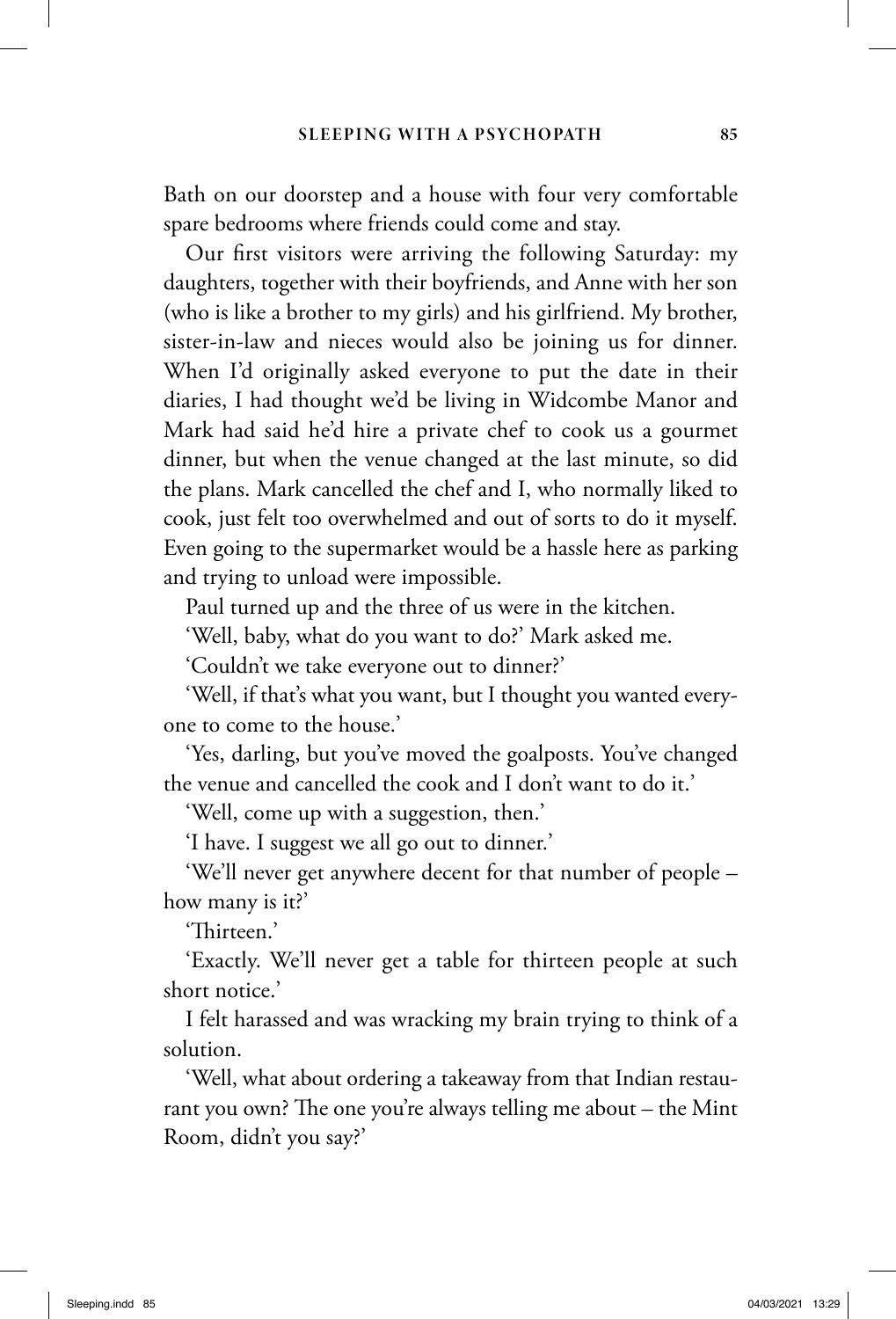'You want an Indian takeaway? I suppose we could do that. Paul, organise that, will you? What time do you want it delivered, baby?'

I didn't really want a takeaway at all, but I felt stressed and was trying to make the most of the situation and get something organised.

'Eight o'clock?'

'Eight o'clock, Paul,' Mark repeated. 'And Paul, go out now, will you, and get some drinks? Let's get this wine fridge stocked up.'

When Paul returned Mark helped to fill the wine cooler, but then he announced that he had to leave.

'I'll see you on Saturday, baby,' he said as he kissed me. 'I'll try to pop in before then, but I can't guarantee it.'

I couldn't believe it. I'd moved into this place so that we could spend more time together and already I was alone. I wandered through the house, wondering if I could ever feel at home there. When I reached the music room my heart sank as I saw that the piano had gone.

Saturday came around quickly and I was really looking forward to seeing my family and friends, although a nervous apprehension continued to nag at me, tugging at my sleeve all day long. Mark was due to arrive at around seven o'clock that evening and I couldn't wait to see him. I felt a little nervous about how he would be received by my family and friends. He wasn't like any of them and I knew they wouldn't like his arrogance. I hoped he wouldn't be too nervous himself, as I thought it would be quite daunting for him to meet eleven of the most important people in my life in one go like that.

Lara and Emma were the first to arrive and I felt overjoyed to see them. I gave them a tour of the house and showed them where they would be sleeping. Lara had spent a summer living and working in Bath when she was a student and she knew the city well.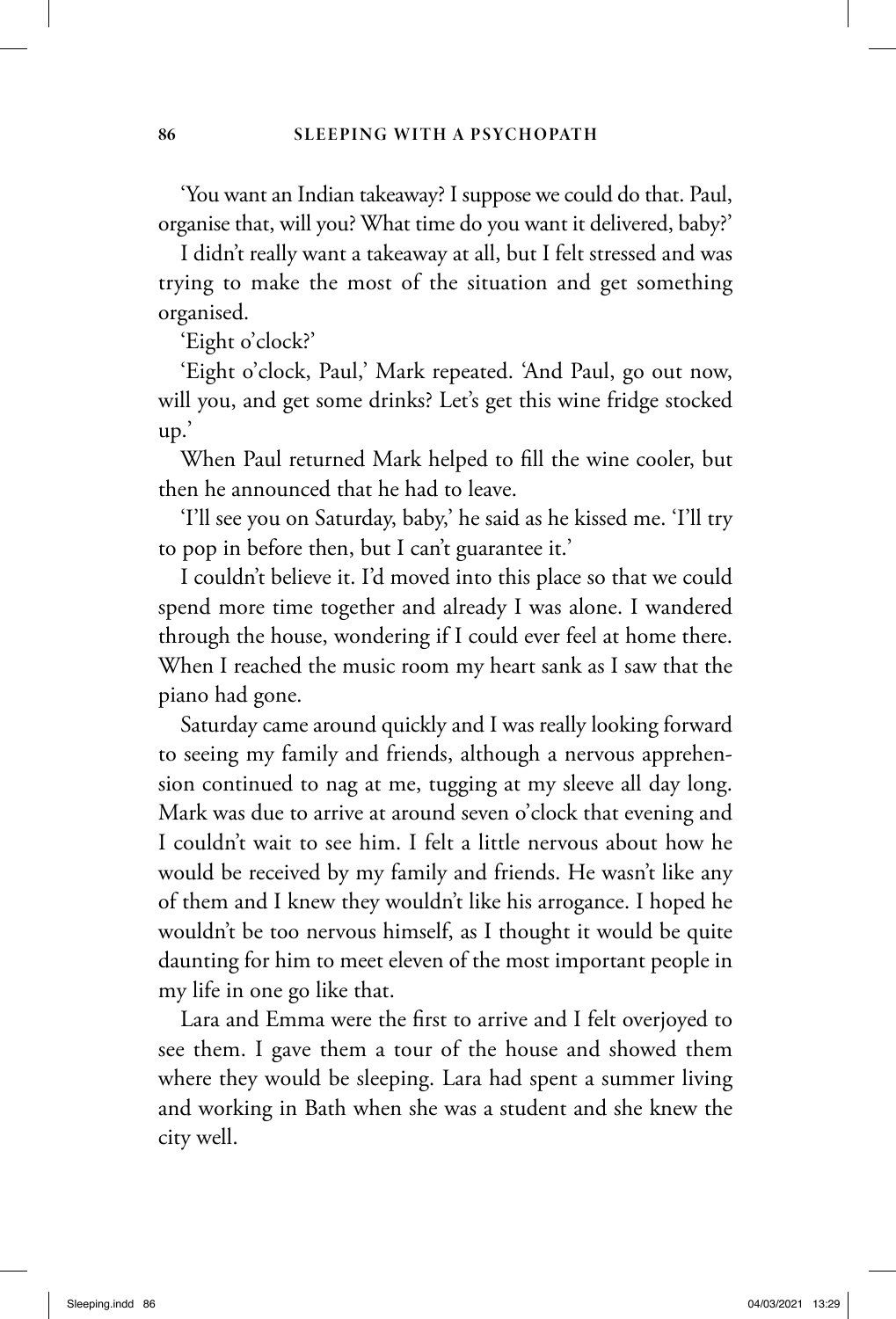'I just can't believe you're living in the Circus. I used to walk through here every day on my way to and from work. I used to dream of living here  $-1$  just can't believe you actually are. It's amazing!'

Lara's enthusiasm was infectious and I began to feel my spirits lifting. When my friends arrived, I did the tour around the house again and began to relax a little. I felt fine until my brother arrived with his family, and Annalisa seemed to barely acknowledge me when she came in.

'The toilet doesn't flush,' she announced as she came into the kitchen to get a drink.

'There's a knack to it,' I replied. 'You have to be patient.'

I showed them around too. My nieces were thrilled by the house and Nick was courteous and complimentary, but I didn't hear a positive word from Annalisa.

'That chandelier needs dusting,' she observed as we reached the second floor.

Mark still hadn't arrived and the minutes ticked by with me willing him to appear. I tried calling him but there was no reply.

Paul delivered the food and I was putting it out in the kitchen when I heard the demanding ringtone that meant Mark was on the phone.

'Where are you?' I asked. 'Everyone's here and it's embarrassing that you're not. They're all waiting to meet you. We're just about to sit down to eat.'

'Darling, I'm sorry, but I'm stuck in Ronda. I missed my flight slot and now I don't know when I'll be able to get out of here.'

I remember it striking me as odd that he should be stuck in Ronda of all places. I had visited the Spanish town and it seemed an unlikely place to find yourself if you were travelling by plane to the UK, but my mind was so full of other thoughts that I didn't question Mark about it. I was wondering how I was going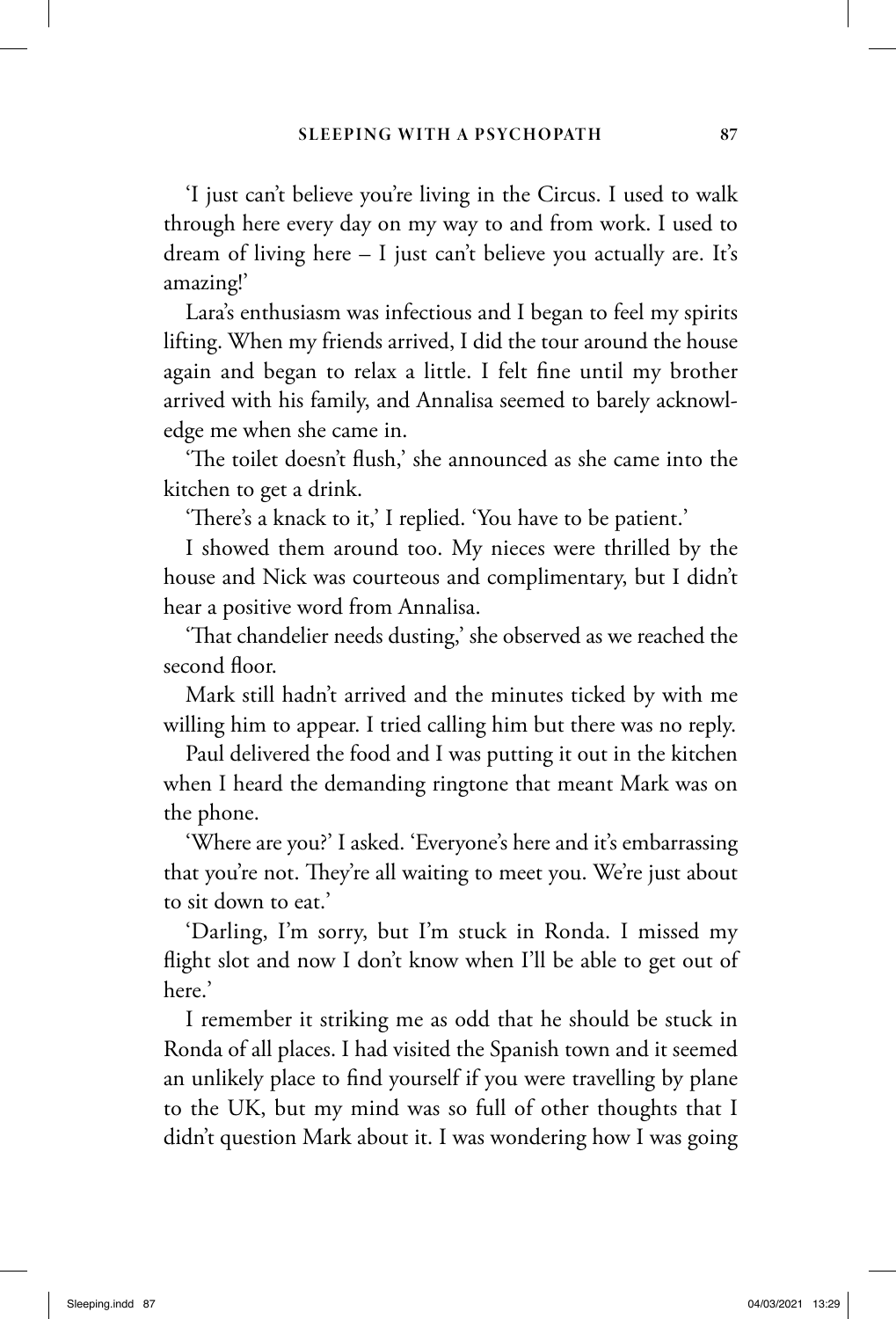to explain his absence, and I could feel a hot flush of embarrassment rising up my neck.

'What? How could you do that to me? You know how important it is to me that you meet my family. And this was the day that you said you wanted us to get married. I can't believe you're letting me down like this.'

'Darling, I told you right at the beginning, you will be let down by me a million times until we can be together properly. I'm really sorry, baby. I'll try to get there tomorrow. Just enjoy the evening with your family and friends. I love you. I can't wait to see you again.'

'I love you too.' My voice sounded small and flat as I hung up, and with a fixed smile, I made Mark's excuses as we all sat down to eat.

'Well, what a surprise,' remarked Annalisa.

The evening was not going as planned and I felt horribly stressed and out of sorts. My nieces asked if they could stay the night and, in a move that was totally out of character, I said no. I hoped that Mark would show up the next day, but suddenly felt that I didn't want him to meet my family, after all. As I said goodbye to Nick, Annalisa turned to me.

'I always knew he wouldn't come,' she announced. 'But at least we know where you are now.' Her expression was hard as nails. I felt very upset and, if there is such a thing as a familial umbilical cord I could have reached for the scissors and cut it there and then.

The following morning, I made a big cooked breakfast for everyone and we were just clearing up when I heard the front door open.

Mark made his entrance.

He was dressed in his designer jeans, a crisp shirt, the Gucci shoes that I had paid for, and his Crombie coat. Everybody's eyes were upon him. He paused for a second, taking in the scene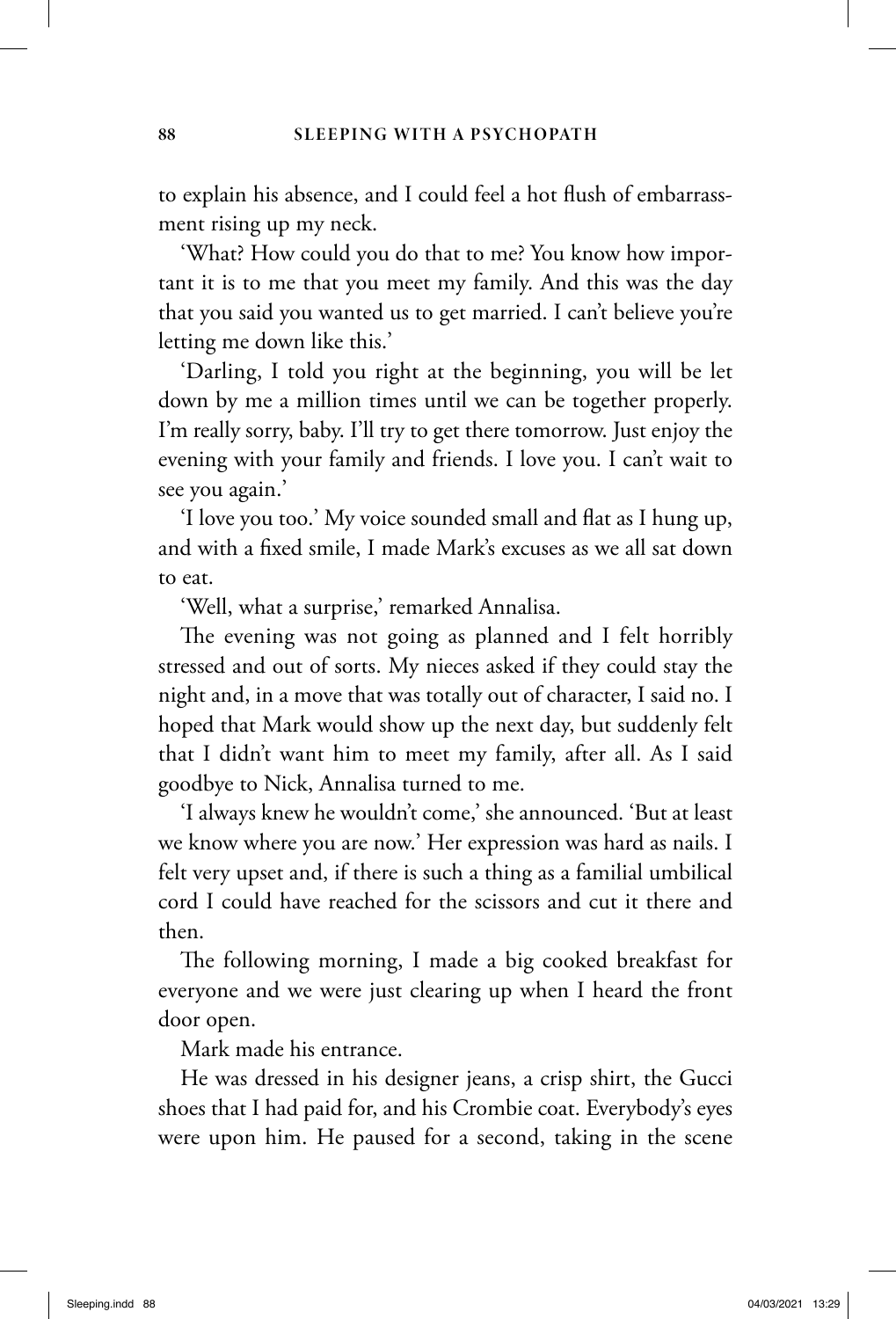before him, then he kissed me, immediately demanded a coffee and lit a cigarette as I introduced him to everyone. We sat around the kitchen table and I felt unusually nervous as a few pleasantries were exchanged. Lara complimented him on the house, telling him that, as a student, she had dreamed of living in the Circus.

'Yes, well luckily for me I can have just about anything I want,' he responded. 'I love this house, but I have properties all over the world.'

It was the first time I had seen Mark in company and he soon took over the conversation. He held court, lording it over everyone, boasting about his possessions and putting everyone else down.

'I have my own collection of planes and I own probably the largest collection of Picassos in the world,' he bragged, taking a drag on his cigarette and sitting back in his chair. 'I like nice things. I had a load of gold bars once that I didn't know what to do with, so I put a sheet of glass on top and used it as a coffee table. That was cool.'

Mark wasn't just arrogant: he was rude and obnoxious. He sat at the table drinking espresso after espresso, and chain smoking. I was smoking too – something that my family had rarely seen me do before, and something that I knew they would hate. We sat in a fug of smoke and I felt wave after wave of embarrassment wash over me as Mark got into his stride. But I felt powerless to stop him or to steer the conversation in a different direction. I sat in stunned silence, willing Mark to be quiet, but he just wouldn't shut up. At last, Anne's son, Nick, managed to get a word in. I saw the colour rising in his neck and cheeks and I could tell that he was riled, even though good manners prevailed and he remained polite.

'So if you've got so much and can have anything you want, what motivates you?' he asked.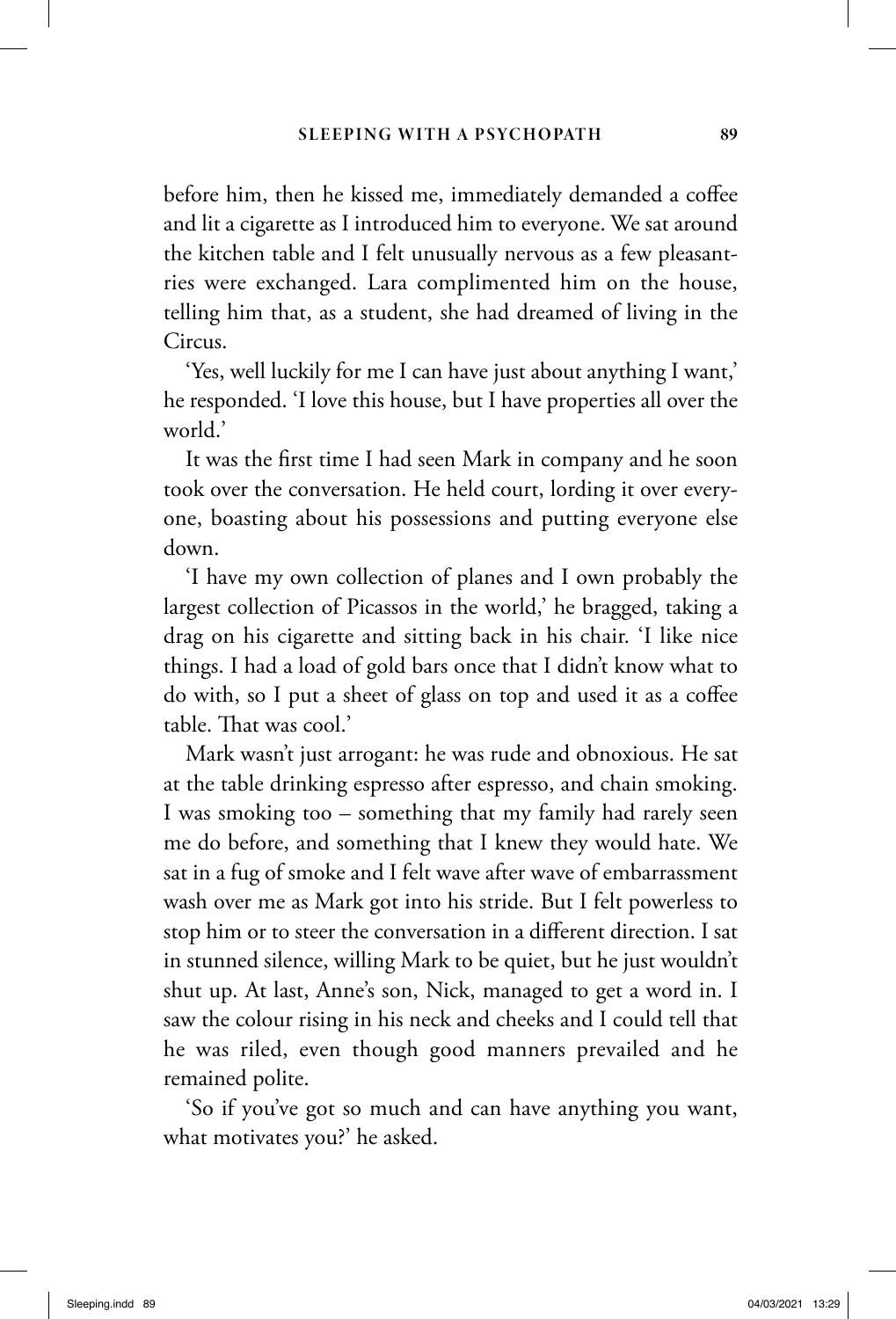'Well, it used to be money, but now it's power and control. I could press a button and shut down the UK economy. There are only about five hundred of us in the world with that sort of power,' Mark replied. He picked up another cigarette. 'To get on in this world you have to be prepared to sacrifice everything. The way to make sure you beat the casino is to have more money than the casino. You have to be prepared to lose everything you have, then take your clothes off and be fucked in the arse. Not many people are prepared to do that.'

I sat motionless – shocked. Why was he being so unpleasant and foul-mouthed? And why couldn't I speak up and change the conversation? I felt completely disempowered and disorientated, as though I had no will of my own. Then Mark was talking again.

'You live in Kentish Town?' He was looking at Nick, his mouth curled up in what looked more like a smirk than a smile. 'I like Kentish Town. Too many blacks though. You take any other group and they work – the Jews, the Chinese, the Poles – but there is something genetically lazy about black people. They need to go away, educate themselves and come back in fifty years. I drove in London recently – never again. There are all these black guys that can't drive. There should be one lane for us – the politicians, the diplomats, the educated people – and another for the common people. That's why I get around by helicopter.' There was a second's lull in his verbal outpouring – just long enough for him to flip the ring-pull on a can of Coke and take a swig. Then he lit another cigarette and started again.

'All immigrants should be put on an island and pushed out to sea or shot. In Switzerland they would take the guy that didn't want to work and say you're out of the country. He'd soon take the toilet-cleaning job. God, I hate this country! Switzerland's great because everything works. I have absolutely no sympathy for poor people. I sleep three hours a day max. I don't eat lunch – eating makes your productivity nosedive. I live on coffee, Coke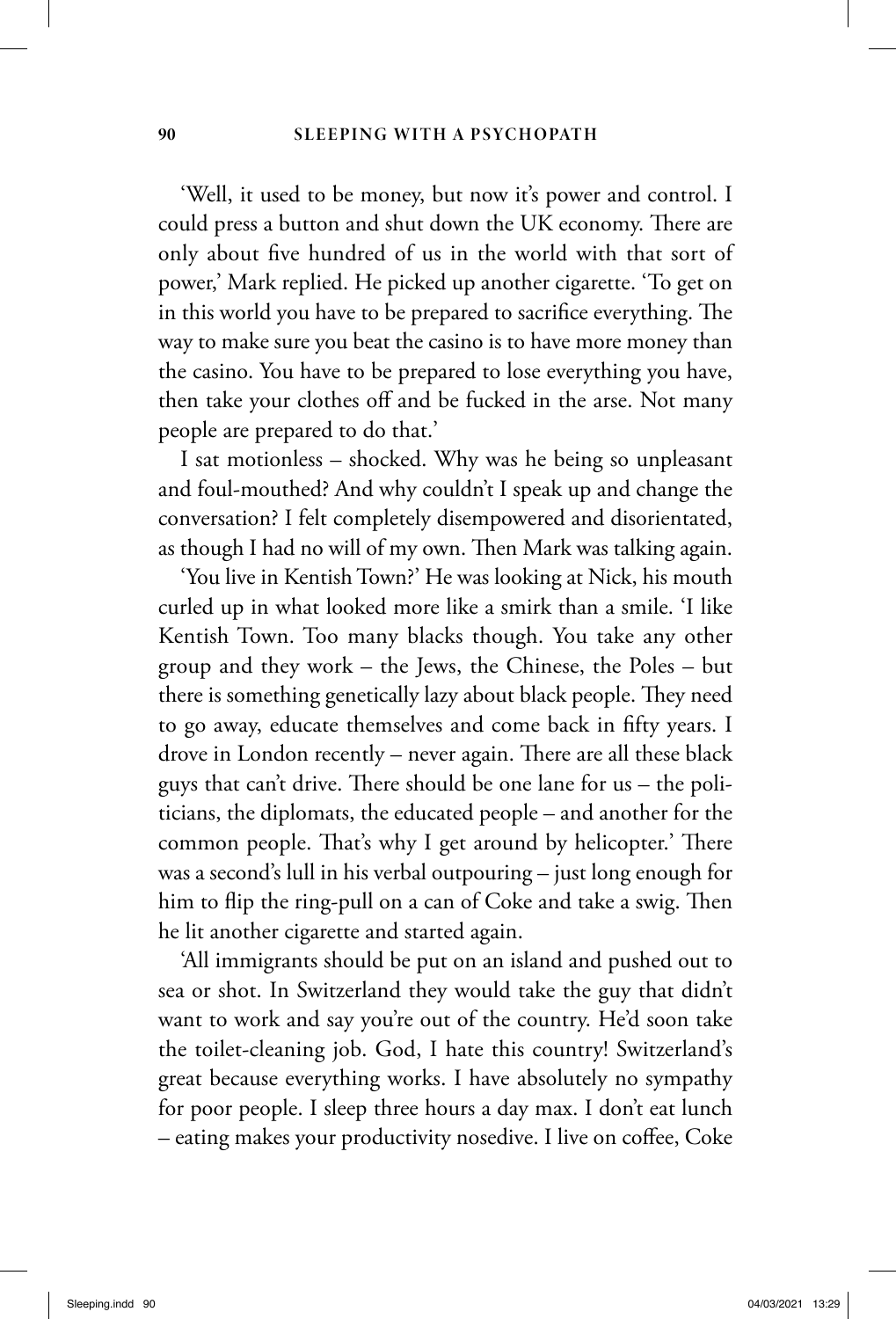and cigarettes. I had a heart attack a few years ago. It was fun! I woke up in hospital, pulled the wires out and went straight back to work. If I stopped, I'd die. We need another war to make this country great. We need another Thatcher.'

What was happening? I had never seen Mark like this. True, his language could be a little ripe at times, but when I first met him, I had been struck by his good manners. Why was he behaving like this now? He had always told me that he was motivated by the desire to help others. Yes, he was wealthy and he liked his money; and yes, he had mentioned owning some Picassos. But what was this about 'power and control'? Somewhere in the distant recesses of my mind I heard a faint alarm bell, but the sound of it was drowned out by more ravings from Mark.

'I know a lot of things. I was there the day Princess Diana died. It was all planned. And I know what happened on 9/11. The important people all got a warning not to be there that day. It was a conspiracy dreamed up by the American government. The people who died were only medium- and low-skilled people.'

He ranted on and I felt as though I was in another world. It was like being in one of those bad dreams when you want to shout out, but you can't make a sound; when you want to run, but your legs feel so heavy that you can't put one foot in front of the other. Still Mark raved on.

'You know I used to go to the opera at Covent Garden, but I can't do that any more. I can't stand it. Last time I was there I sat in my box watching the idiots below drinking champagne. They don't have a right to be there. It used to be exclusive, but now it's just ruined – and people just wander about in jeans. No, I can't stand this country any more. The climate's terrible and the food is just about inedible. I import all my beef from Galicia, you know. The restaurants here are crap too. Luckily for me if I don't like the restaurants near my properties, I can just buy one.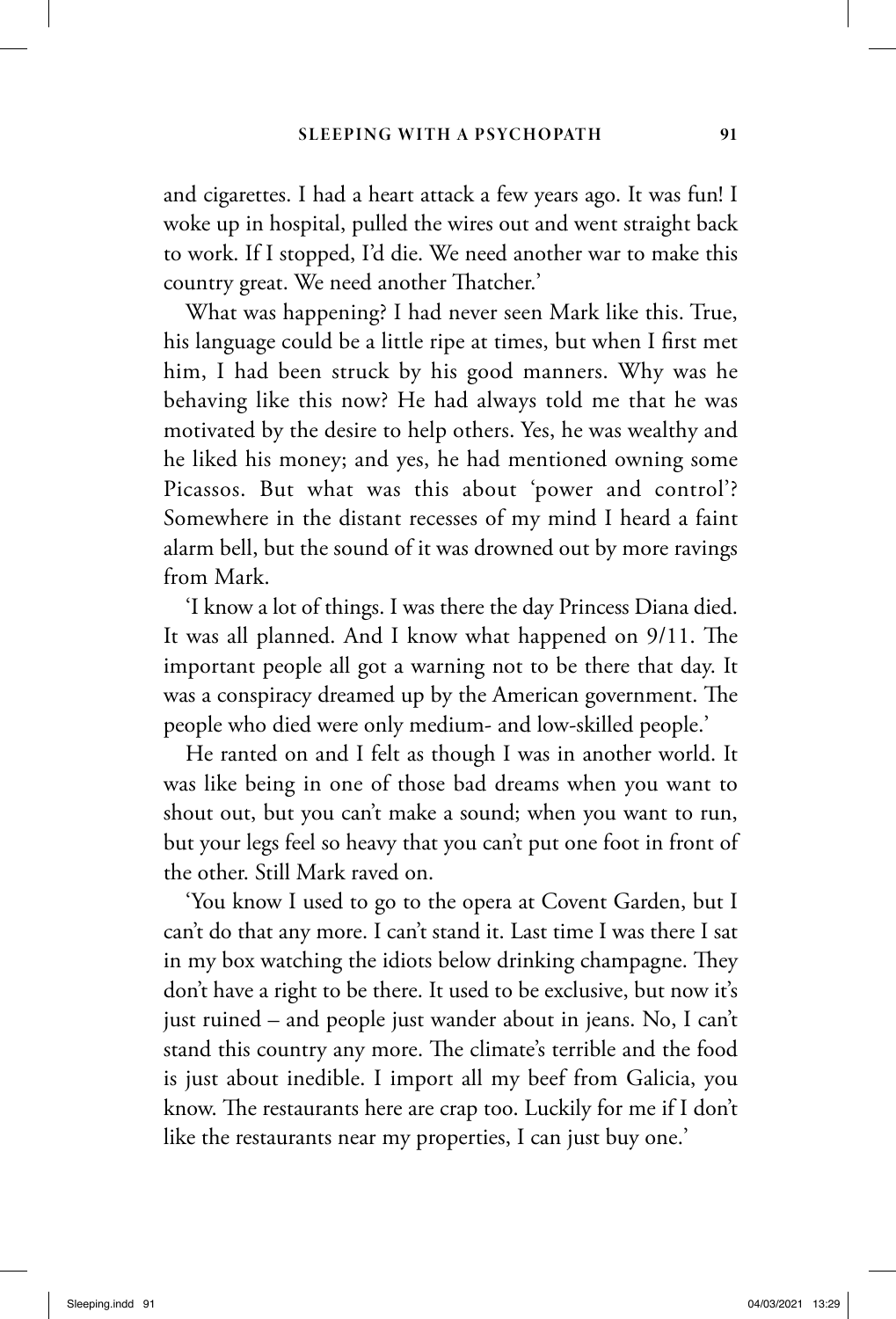## 92 **SLEEPING WITH A PSYCHOPATH**

Everyone was too polite to say what they were thinking, but I could sense how uncomfortable they all felt. Eventually, someone suggested a round of crazy golf in Victoria Park. Thank God, I thought. I felt ashamed. My family and friends had been insulted and I had done nothing to step in and stop it. What was wrong with Mark? It must be because he was so stressed at work; that's all it could be. But surely he must be aware of the damage he'd done. Nobody there would ever want to meet him again. I felt terribly sad, and my usual optimism was overridden by an unusual feeling of confusion. I felt burdened with the weight of responsibility of trying to keep everyone happy – and knowing I had failed – and masking my own uncertainty. I was utterly miserable.

'Are you coming, Carolyn?' Anne was smiling encouragingly at me.

'I'll join you shortly.' I smiled wanly back. 'I'd just like to have a bit of time with Mark before he goes.' The others departed and Mark and I were left alone.

'I've got to go too, baby,' he said, as bright as a button. 'I shouldn't be here at all. You can't imagine what I had to do to get here.'

I couldn't bring myself to tell him how disappointed and let down I felt, and I couldn't raise a smile. He kissed me goodbye and left.

I looked blankly out of the window. I felt done in and on the verge of tears, but I knew I had to pull myself together and go and find the others in the park. I cleared away the coffee cups, half-empty Coke can and overflowing ashtray – Mark's calling cards – and picked up my keys. As I left the house, I heard a helicopter flying overhead and wondered if it was him. I soon found the others.

'We saw a helicopter,' remarked Anne. 'Was that him?'

'I expect so,' I replied. 'I'll ask him when he calls.' As I spoke, my phone rang. It was him.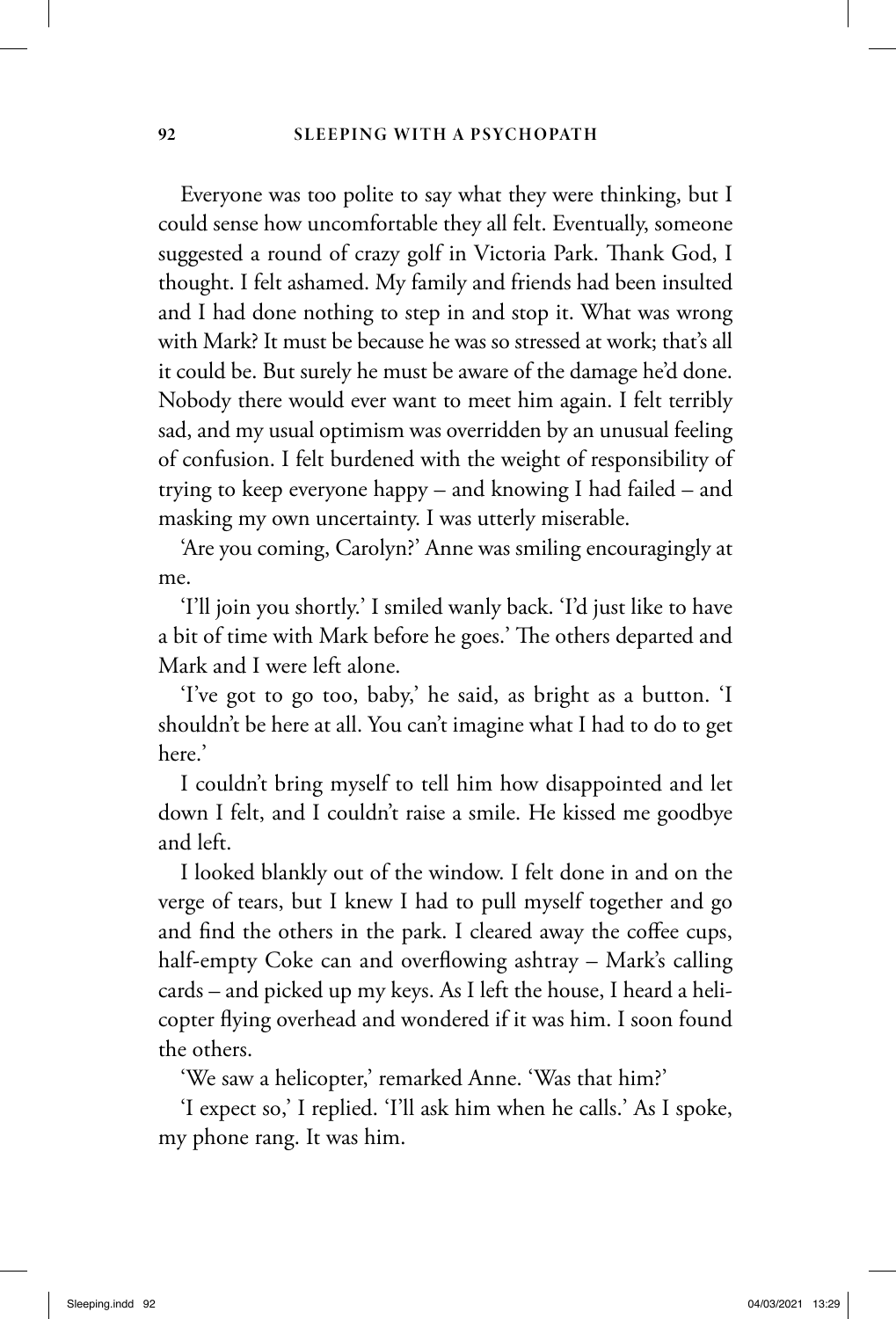'What did they think of me?' he enquired eagerly. I felt a lump rise in my throat.

'We haven't discussed you. I'll tell you later. We saw a helicopter. Was that you?'

'Yeah, did you see me?'

'We saw you,' I replied wearily.

'Darling, I'll try to see you tomorrow. I love you loads.'

'I love you too,' I whispered, fighting back the tears.

Nobody said anything to me about Mark, but I knew that the whole encounter had been a disaster. I experienced a pang of loneliness as I felt the cold, thin edge of a wedge embed itself between me, and my family and friends.

The following week, my old cat stopped eating. A visit to the vet confirmed that she had a tumour in her mouth. There was nothing they could do and so, to put her out of her misery, I had her put to sleep. When I returned to Brock Street later that day, I closed the door behind me and burst into tears. I had never felt more alone.

During the first few weeks in Brock Street I saw Mark most days, but he only ever stayed for an hour or so, usually turning up late morning.

He was busy expanding his business empire and told me about InOrg, a new company he was forming, for which he showed me an impressive-looking website. InOrg was an umbrella company involved in many lucrative and diverse ventures – InResidence, InMotorsport, InAviation, InMaritime, InConcert, InTheMedia – the list went on and on. And knowing what I know now, I believe that every subsidiary was a lure, designed to suck in a real, unsuspecting person to manage whichever part of the company was their passion, with Mark promising the investment for them to build their part of the InOrg empire. Additionally, Mark said that he was continuing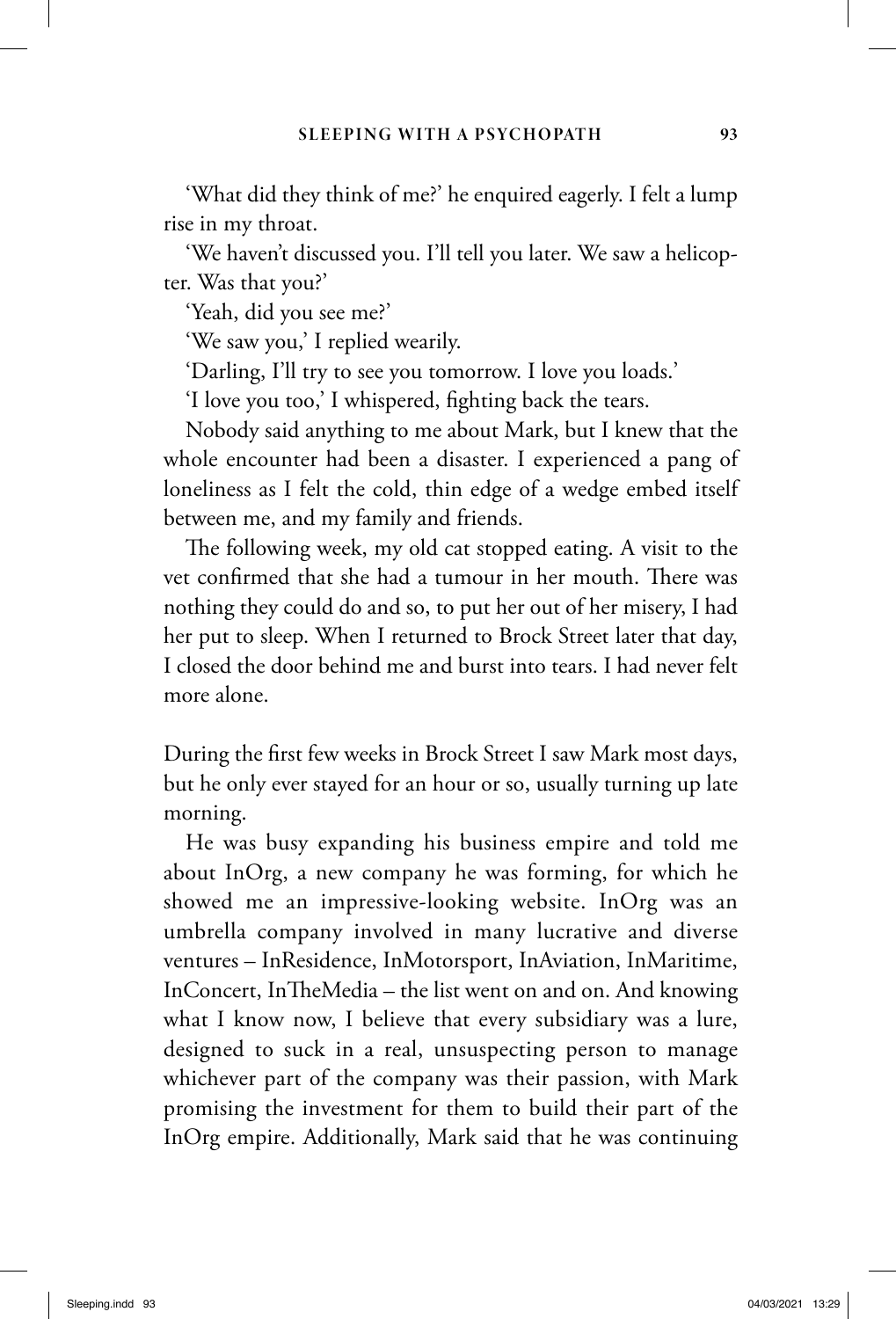his work with the Prince's Trust, and also taking responsibility for the fund-raising at Clifton College, Bristol. He showed me a promotional video, filmed at the Cotswold Airport, for a fund-raising event at Clifton, featuring representatives of the Prince's Trust, the Air Ambulance Service, Clifton College and various other sponsors. Mark was on camera, sometimes giving a voice-over. He also told me he was planning a Spitfire flypast as a highlight of the fund-raising event.

'You see, baby, I told you things would get better,' he said, as we sat in the kitchen, discussing all his latest ventures.

'We've seen each other nearly every day since you moved here.'

'But we still haven't even spent one night together – and you nearly always have Paul in tow. I thought that with the beginning of the new tax year you'd be able to spend a few nights here.'

It was true: Mark and I had had virtually no time alone together, and even when we had there were constant interruptions.

One afternoon, Mark led me upstairs to the bedroom. He started kissing me.

'Darling, for once do you think you could just turn your phones off for a while?' I whispered as I played with his hair.

'Baby, I've told you – I know it's going to really irritate you, but I have to keep them turned on and I have to answer them. I know it drives you mad, but you're going to have to put up with it for now.'

I sighed, but Mark soon distracted me. We were making love, and in my head and in my heart I was a million miles away from Bath. But I was soon brought back down to earth by the insistent ring of one of Mark's phones.

'Leave it,' I whispered. He was about to come, but I felt him falter. 'Just leave it, Bubba you can't stop now!' But he did. He withdrew and reached over for his phone.

'Fuck!' he exclaimed. 'This is important. I have to take it.'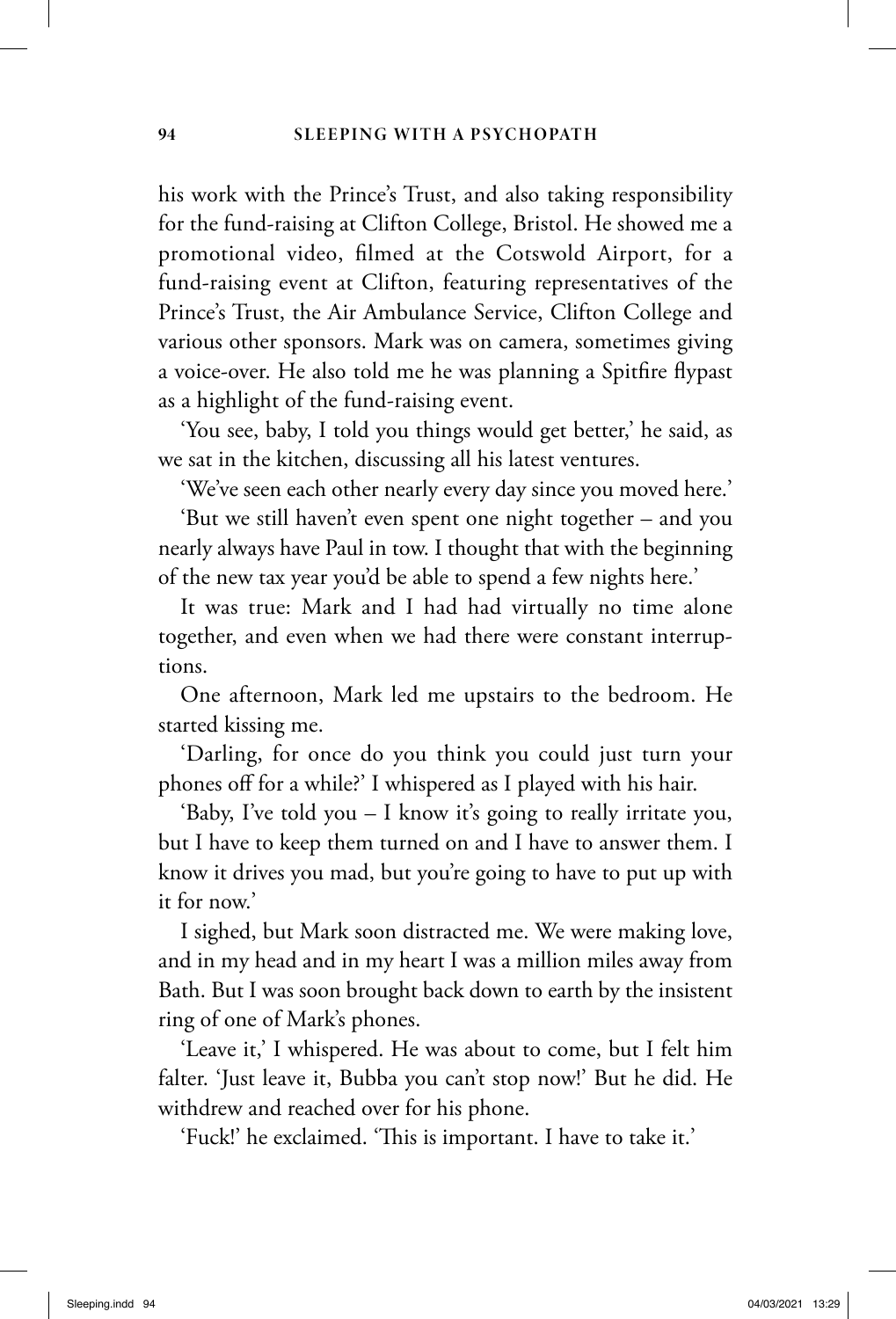He started talking to someone in Spanish and I played with him, determined to keep his mind on the business in hand.

'Stop it!' he mouthed at me, listening to whoever was on the other end of the phone. He tried to pull away, but I would not be put off. I was enjoying spending some time with him. This was a rare moment alone together, and even now I could hear the drone of the hoover from another part of the house as the cleaners went about their business.

Mark was trying to get away from me as he continued his conversation, but we were both stifling a laugh. Eventually, holding his phone behind the headboard, he hung up.

'Baby, what the hell are you doing? That was the king of Spain on the phone. Fuck, Bubba. I can't come when I'm talking to the king of Spain! He wants my advice. His son's in trouble and I said I'd help him. Sweetie, you've got to let me take calls without trying to make me come. I mean, I hope he didn't hear anything – I had to hold the phone down behind the headboard!'

I was laughing.

'Darling, I'm not going to play second fiddle to anyone – not even the king of Spain. But honestly, Bubba, it does irritate me that you can't even turn your phones off for a few minutes.'

'Don't fret, sweetheart. I'm doing everything I can. Remember – the big picture. I've told you, the best things in life are worth waiting for.'

Ever since moving to Bath I had woken up on my own, got up and pulled back the curtains on leaden skies and another wet day. I had never known rain like it, and with no job to go to I found it difficult to motivate myself to do anything. I hated the rain at the best of times, but at least in the country, even if you didn't venture out in it, it wasn't so depressing. It was just part of the scenery, and I had always enjoyed viewing the rural landscape at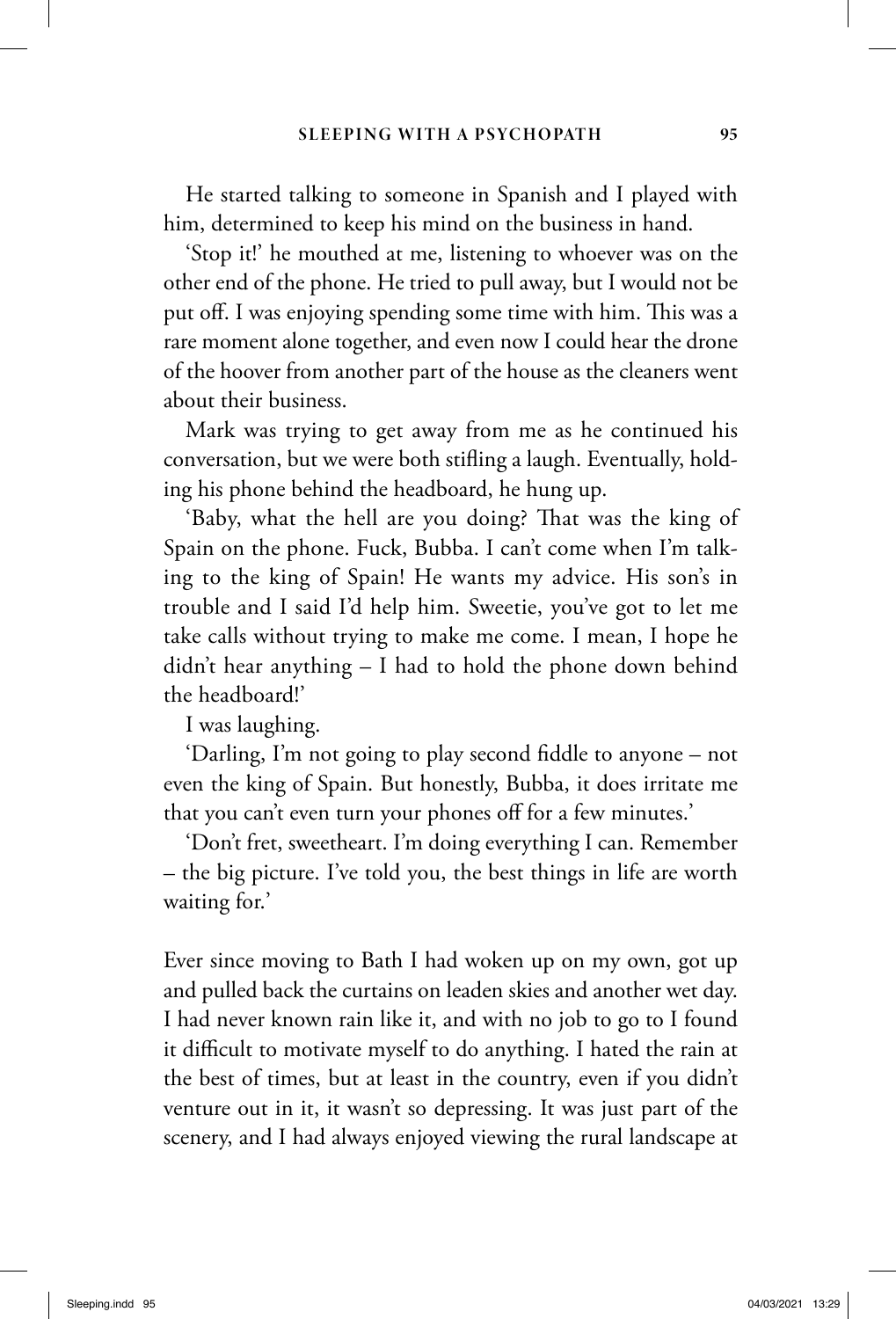different times of year and under different-coloured skies. The same didn't apply to the town.

I looked out at the rain as it transformed the honey-toned Bath stone to drab grey, and I felt cooped up and depressed. I made myself walk into town every day, but although I had previously always enjoyed trips to Bath, now it was as much as I could do to tolerate the place. The hordes of tourists were unbearable. There were swarms of them in the Circus, often photographing my front courtyard or, worse still, peering into the study or dining room. Now when I was in the study, I closed the shutters and sat there in the semi-gloom. The tourist bus that drove around the Circus and along Brock Street to the Royal Crescent frequently stopped right outside the front door, waiting for a gap in the oncoming traffic, and on a number of occasions I found myself on the first-floor landing, face to face with strangers sitting on the open-top deck of the bus. I took to keeping the blind down on the landing window in order to afford myself some privacy. Likewise, when I was in the bathroom, I would keep the blind on the north side down, as I was sure that otherwise I could be seen from the windows of the house on the other side of the street.

One wet Saturday afternoon, the doorbell rang. Even though Mark had told me not to answer the door to anyone I wasn't expecting, I went to answer it. As I opened it, four people lost their balance and stumbled backwards into the hall. They had been sheltering from the rain in the doorway and one of them had been leaning up against the bell. I snapped.

'What the hell do you think you're doing? This is my house. Get out!' I slammed the door shut behind them, but the sound of the slamming only made me feel like a prisoner in my own home.

The day of that fateful encounter between Mark and my daughters and friends was the only other time the doorbell had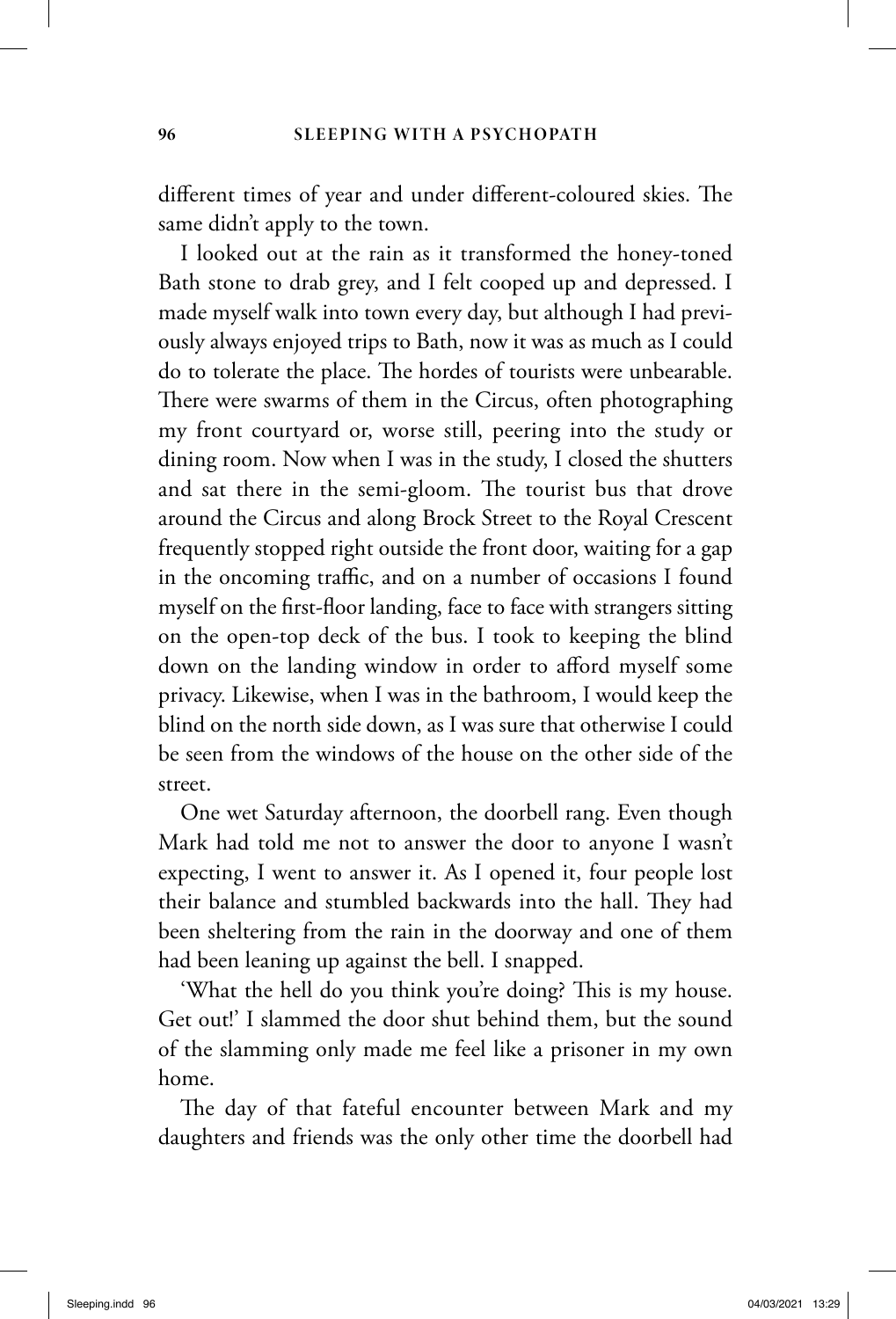sounded unexpectedly, and Mark had got up to answer it. When he came back he said it was the woman from the flat next door, complaining that there had been a lot of noise coming from the house the previous evening.

'What on earth were you all up to?' he had asked me. 'She told me she heard the scraping of chairs on the floor. Look what she gave me – it's a funny sort of house-warming present.' Mark held out some felt pads to put on the bottom of the chair legs. I couldn't believe it. It had been a Saturday night, we had been chatting, we had had dinner, but that was it. No loud music, no nothing – and it had all been over by midnight. It was not a good start.

I didn't know anyone in Bath and now, unlike when I had moved to Tetbury, I felt no desire to socialise. Perhaps more tellingly, despite living in a house that needed to be full of people, I didn't want to have my old friends to stay. The very idea of it filled me with dread, and although I initially made the effort to invite a few close friends over, after only a few weeks at 1 Brock Street I found myself spending nearly all my time in solitude, behind closed doors, often with the shutters closed and the blinds down. I felt my natural sparkle going flat, as I filled the hours reading and listening to the radio.

On 20 April, it was my birthday. My family loved birthdays and I couldn't remember a time when I hadn't celebrated mine with my daughters, but this time I spent the day alone, with no plans to see them. I had hoped that Mark and I could be together, but I hoped in vain. I waited all day for him, but it was evening before he appeared, much to my dismay with Paul in tow.

'Happy birthday, darling.'

Mark kissed me cheerfully as he swaggered in. He was wearing his usual Crombie coat over jeans and a pink shirt with a frill down the front, and he was carrying a bottle of Cristal champagne, which he put down on the kitchen table. Paul was carrying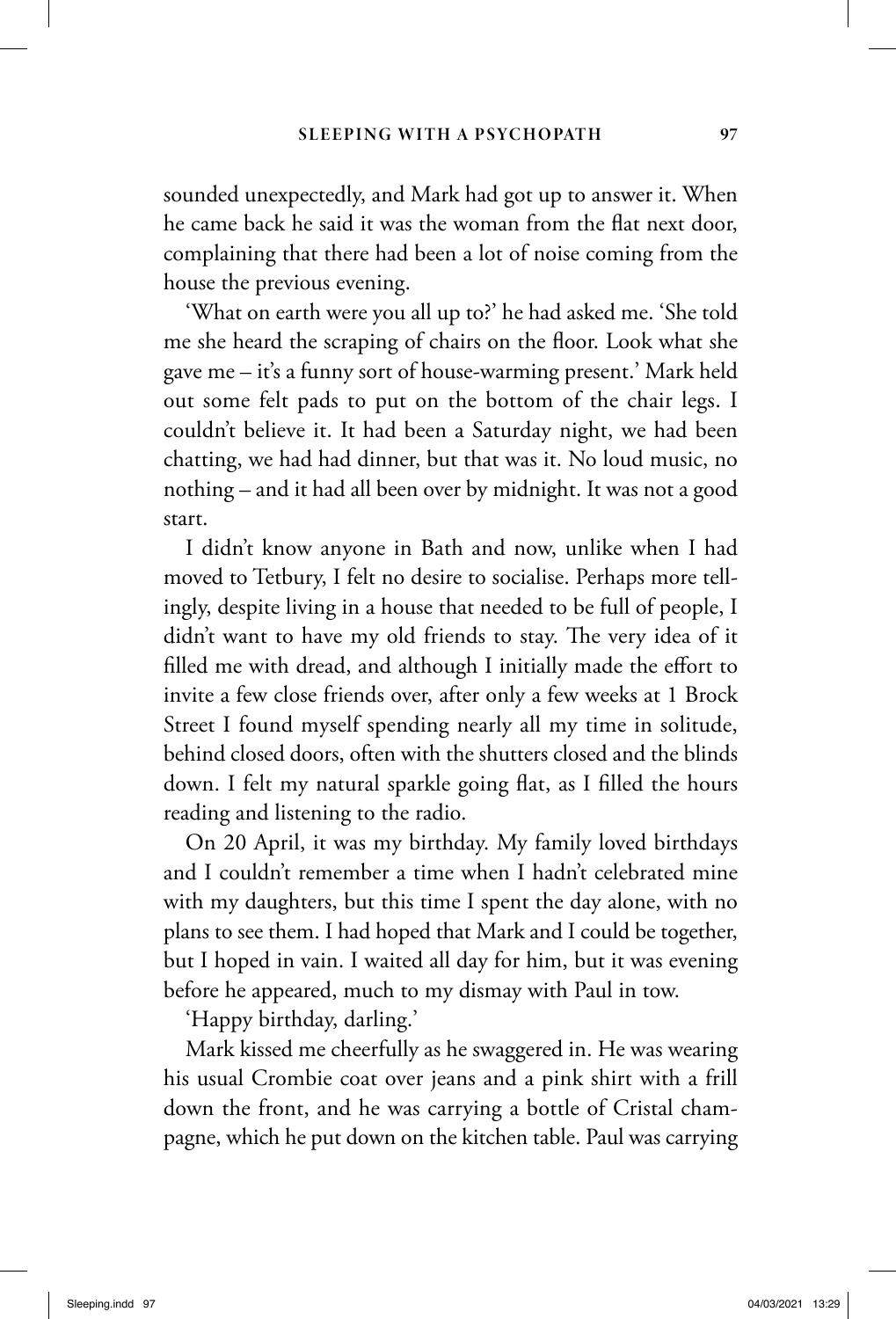a cake. Mark handed me a present and a card and then walked over to the kitchen bin.

'We called in at your cottage on our way over, to collect any post. There was a card for you. I opened it. It's from Dickhead.' Dickhead was the name he used for an ex-boyfriend.

'I hate to admit it,' he continued, 'but the card he sent you is better than the one I got you. Can I bin it?'

'Please do.'

I was sick and tired of this unwanted attention from an ex, but at the mention of my cottage I felt overwhelmed by a feeling of deep homesickness. I had been so happy there. Mark tore the card in two and put it in the bin.

'Now, are you going to open your card and your present from me? Paul, open the champagne and put out the cake, will you? It's a token gesture, Bubba. I haven't had time to go shopping. I had to send Paul out to get it.'

I felt my heart sink, but I forced a smile. I opened the card. It was from Marks & Spencer and was perfectly ordinary – not at all what you would expect from someone who owned a collection of Picassos. Inside, in his distinctive spidery scrawl, Mark had scribbled, 'To My Darling Wife, I wish you the best birthday ever, I adore you. Yours, Mark. xxxxxx' Then I opened my present. It was an iPod. True, I had expressed a passing wish for an iPod, but this wasn't the romantic, personal sort of present I had hoped to receive on my first birthday with Mark  $-$  just something that he could send anyone out to pick up (and did). I smiled and thanked him and the three of us sat at the table with the champagne and a Marks & Spencer birthday cake.

'What do you think of the champagne, darling? I only ever drink Cristal. I keep a few bottles up at the Priory, just to make sure they've always got some.'

'It's lovely, thank you, but I can't drink the whole bottle by myself.'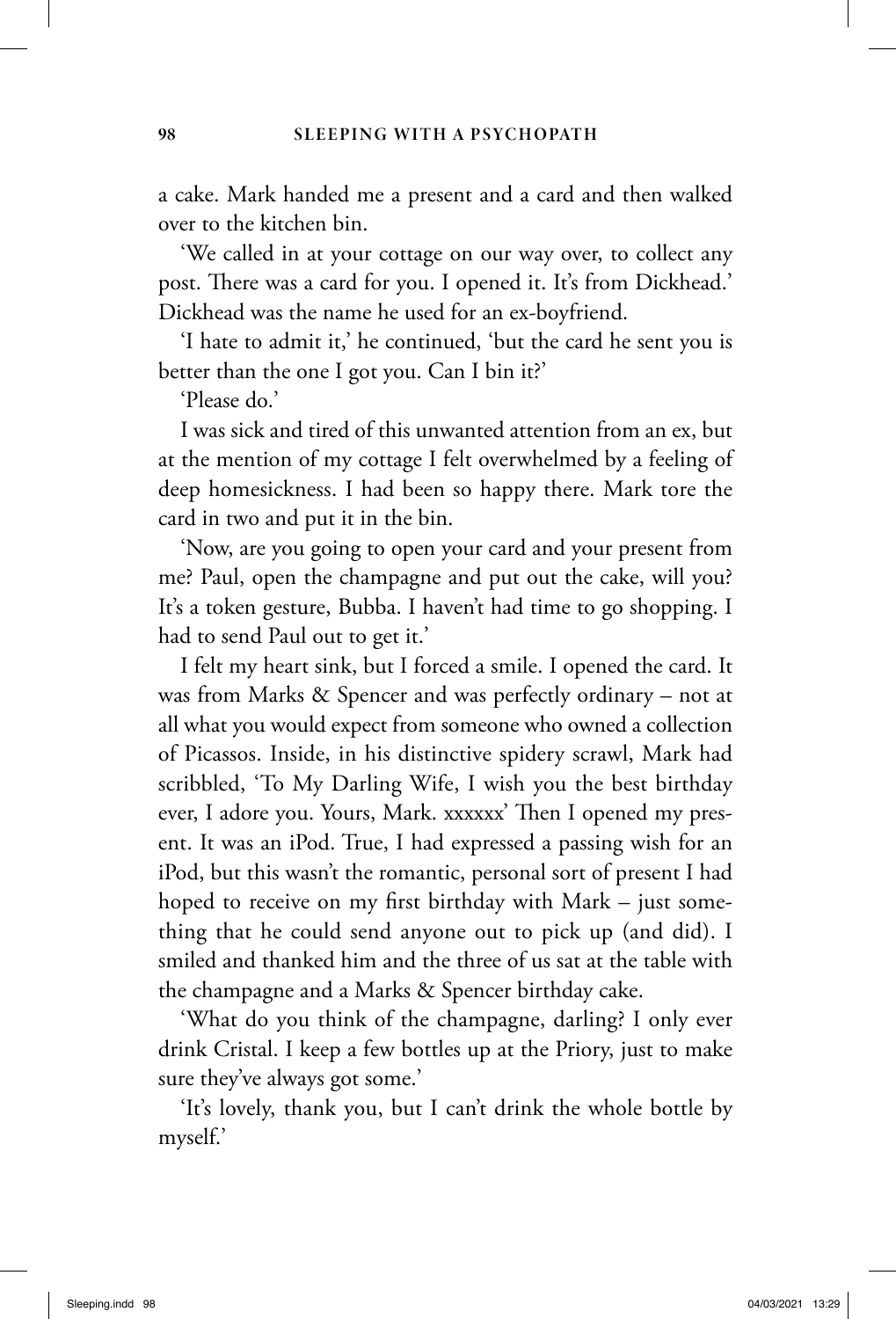'I love it when you drink. You're funny. Have some more. And have a cigarette.'

The champagne was good. I love champagne and usually find it makes me feel bubbly myself, but not this time. I felt decidedly flat. It was not long before Paul reminded Mark that it was time to go. They left and I sat alone, feeling sad and very lonely. I poured another drink and lit another cigarette. It was the worst birthday I had ever had. I consoled myself with yet another glass of champagne and another cigarette. And then another. But if I thought this was bad, things were about to get much worse.

A couple of days later, there was a strange voicemail on my phone. It was from a female police officer  $- PC$  Harding from Cirencester police station – saying that she had been to my cottage looking for me. She said that she had met my landlady who had told her that I had moved to Bath, and she asked me to contact her. I immediately returned the call, but PC Harding was out, so I left a message to say I had called. I wondered what on earth it could be about. It must be something to do with a complaint I had recently made to Barclays Bank, I thought. Some money had gone missing from my account and I had been furious. Mark told me that the same thing had happened to Paul and he had written a letter of complaint too. Still, it seemed strange that the police should be involved. Oh well, I would just have to wait and see. But when Mark turned up later that day, I told him about the phone call.

'I mean I don't understand why they turned up at my cottage. It's a bit embarrassing; I'm sure my landlady won't have liked it. I mean nobody likes the police appearing on their doorstep.'

Mark was frowning.

'I don't like the sound of this, baby. Someone's keeping tabs on you and they'll be trying to unsettle you and fuck us up. Let me know when you get another call from them. This needs to be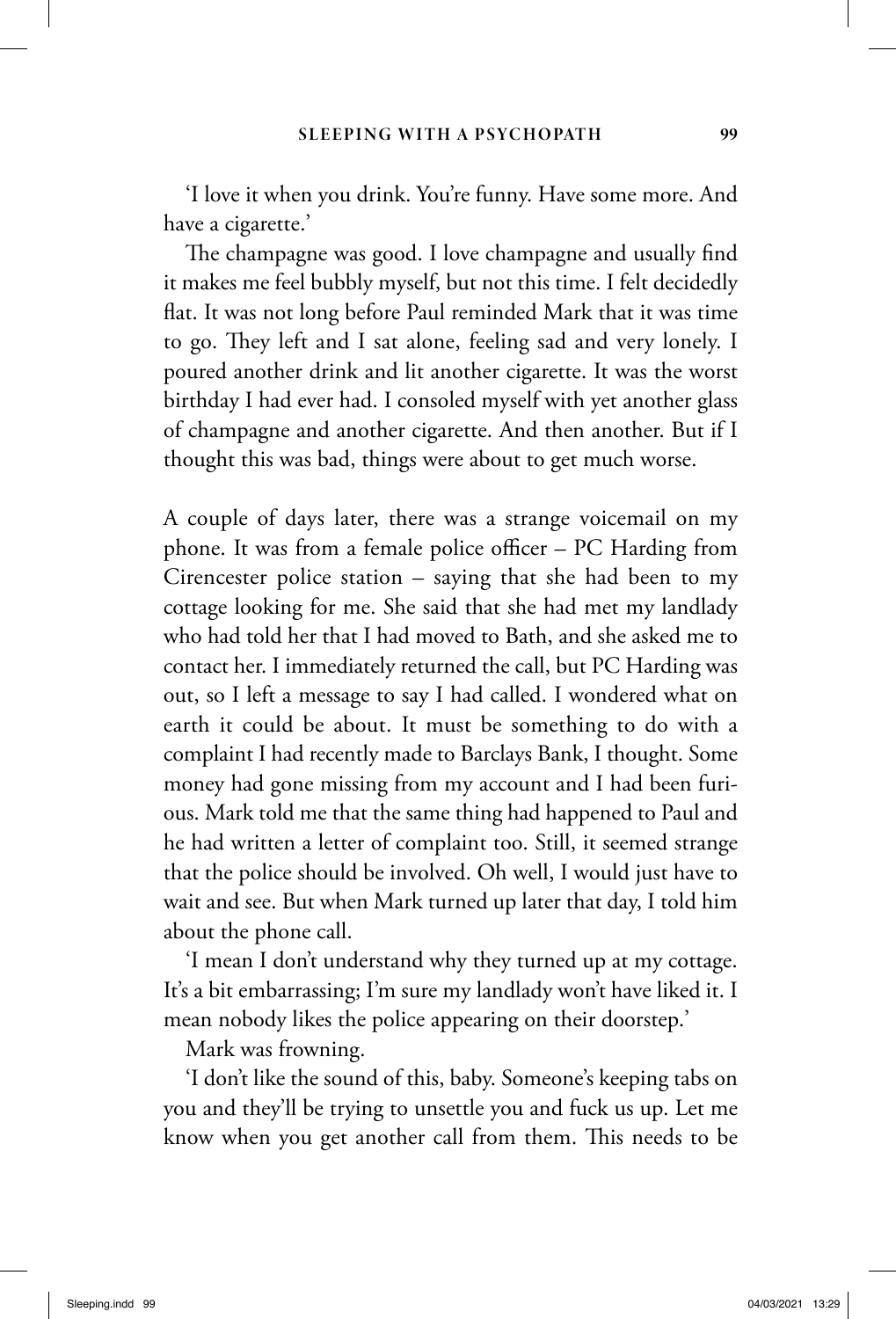sorted out now. Listen, Bubba, we've got to get married. Once we're married, they can't come between us. We'll go to the church I go to when I'm in London. I have a marriage licence, and the priest there will marry us. All I have to do is give him a few Cuban cigars – he does like his cigars! Baby, did you get a copy of your decree absolute like I told you to? You'll need to bring it.'

'Yes, darling, but I don't want to get married like that – in some sort of Romeo-and-Juliet-style wedding. This is all turning into a nightmare.'

'You love me, don't you, darling?'

I nodded. 'You know I do.'

'You've got to trust me, baby. Those cunts will do anything to come between us. We've got to get married as soon as possible. We'll go and see the priest as soon as we can.'

A few days later I put on my navy Armani shift dress and the edge-to-edge tweed jacket with the silver thread running through it. Mark arrived with Paul to pick me up and we set off in the car for London. Mark was wearing a designer suit under his Crombie coat. As always, he was impeccably groomed and his fingernails were manicured. When we got to London Paul dropped us off at the Church of the Immaculate Conception, a Catholic church in Farm Street, Mayfair. The rain was torrential, and we were drenched in the time it took to get across the pavement from the car to the door. We walked inside. Mass was taking place and we took our seats at the back. Mark crossed himself and kneeled down to pray. I sat staring ahead of me, quite overawed by the gilded splendour of the interior of the church, but impassive, watching, while the congregation, including Mark, took communion. When the service ended Mark turned to me.

'Do you like the church? I love it here. I always come here when I'm in London. My faith is very important to me.'

'Well, as you know, I'm an atheist.'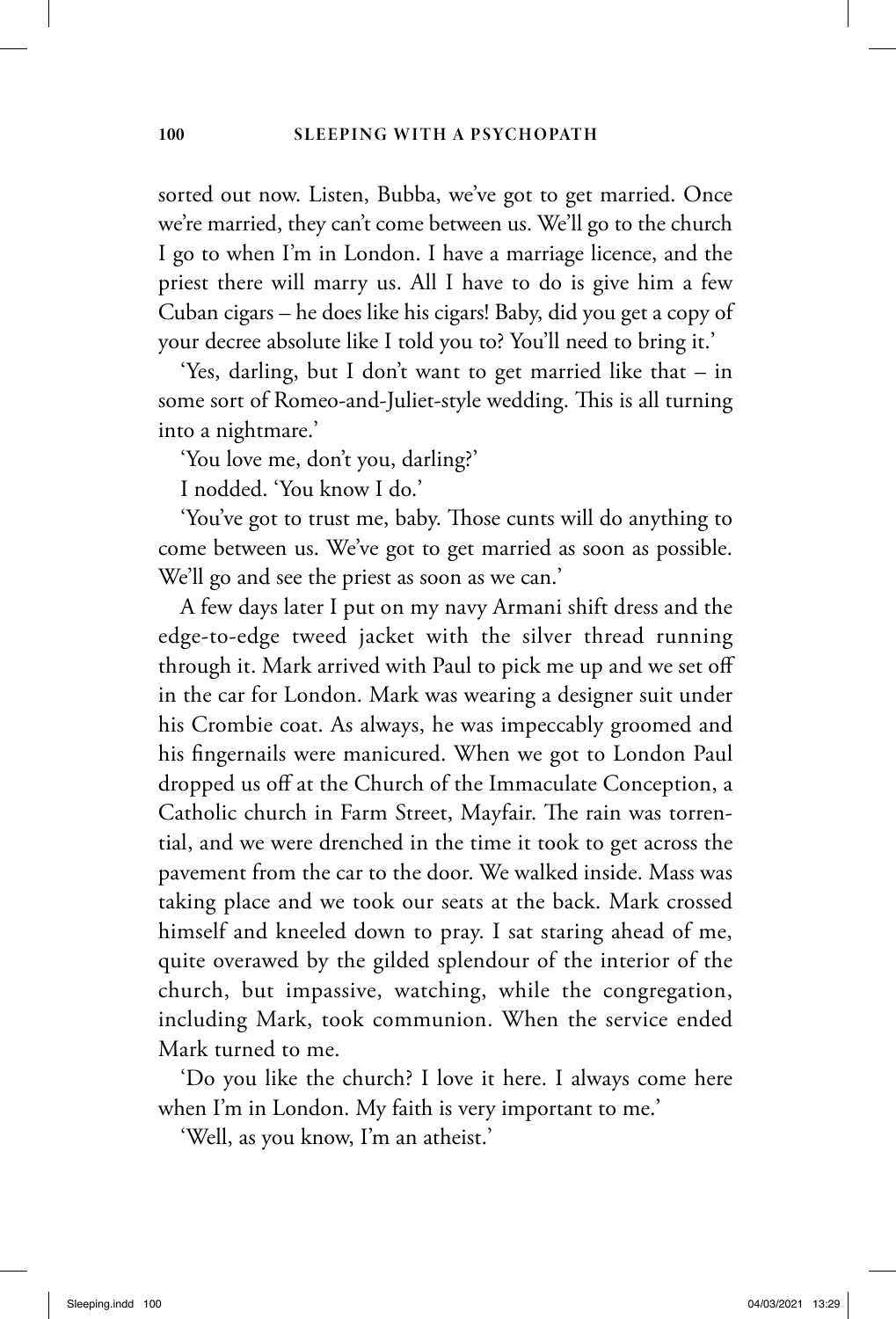'Bubba, we've got to get married as soon as possible, and I want to do it here – today.'

'Well, you'd better see what your priest says. I need the loo.'

Mark showed me where to go. He went to speak to the priest, and when I returned he was waiting for me.

'It's all arranged, baby. We'll come back this evening and he'll marry us.'

It all seemed so bizarre. I didn't know what to think. This wasn't how I wanted to get married. But I said nothing and decided to see what happened when we returned that evening. Mark continued talking.

'Let's go and get some lunch. I'm starving.'

He guided me back outside where Paul was waiting in the car. 'We'll drive over to Pimlico. I've got to call in to see my boss this afternoon. I'm in trouble.'

The rain abated and we ate a light lunch at a small café. I was cold because we were sitting outside so that Mark could smoke. I was smoking too. It was about the only thing we did together. Mark continued to smoke Marlboro Reds, but they were too strong for me, so he had taken to keeping me supplied with Camel Blues.

'We'd better go, darling. Paul's going to drive us over.' We settled down in the back of the car and were just about to drive off when my phone rang. I stared at the screen.

'I don't recognise the number. Perhaps it's the police.'

'Baby, this is really important. I'm in a lot of trouble about this. Answer the phone. Put it on speaker. We need to hear what's going on. I'll tell you what to say. Paul, hang on a minute, just stay put while we take this call.'

Paul turned off the engine and I did as I was told. I put the phone on speaker and picked up.

'Hello?'

'Hello, is that Carolyn Woods?'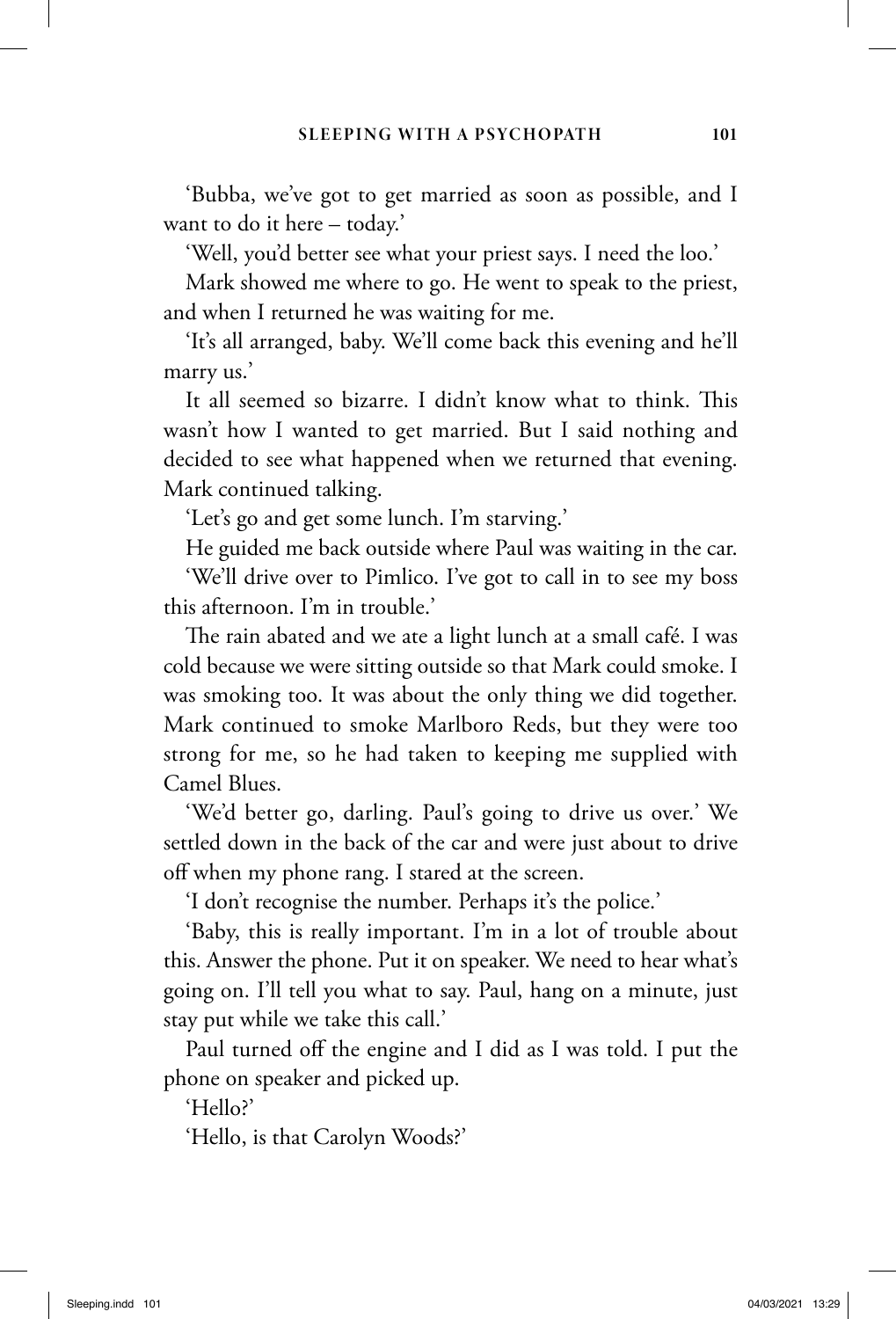## 'It is.'

'This is PC Harding. I left a message on your voicemail. I need to speak to you about something.'

'Yes, I know, I returned your call, but you weren't available. Can you please tell me what all this is about?'

'I'm afraid I can't talk about it on the phone. I'd like to come and see you in person. I met your landlady; she told me you've moved to Bath.'

Mark was shaking his head vigorously and scribbling a message on a piece of paper.

*No! No meeting!*

'I'm between houses at the moment. I still have my cottage in Tetbury, but I spend most of my time in Bath. But why can't you tell me what this is all about now? I think I know what it's about anyway.'

'I'm sorry, but I need to meet you face to face. I can come to Bath or meet you at your cottage in Tetbury. Whatever's easier for you.'

Mark was scribbling again.

*NOT Bath. Tetbury. Delay. Say you're going away.*

'OK, can we meet at my cottage? But I can't do anything for a week or so.'

'Well how about a week on Friday? Would that be any good? About eleven o'clock?'

Mark was nodding.

'Yes, that should be fine. I'll see you then.'

'Thank you. I'll see you a week on Friday, then.'

'Goodbye.'

'Goodbye.'

I hung up. Paul and Mark were both staring at me.

'Thank you, Bubba. Well done. That was great.' Mark took my hand. 'I'm in deep shit about all of this.' There was obvious relief in his voice.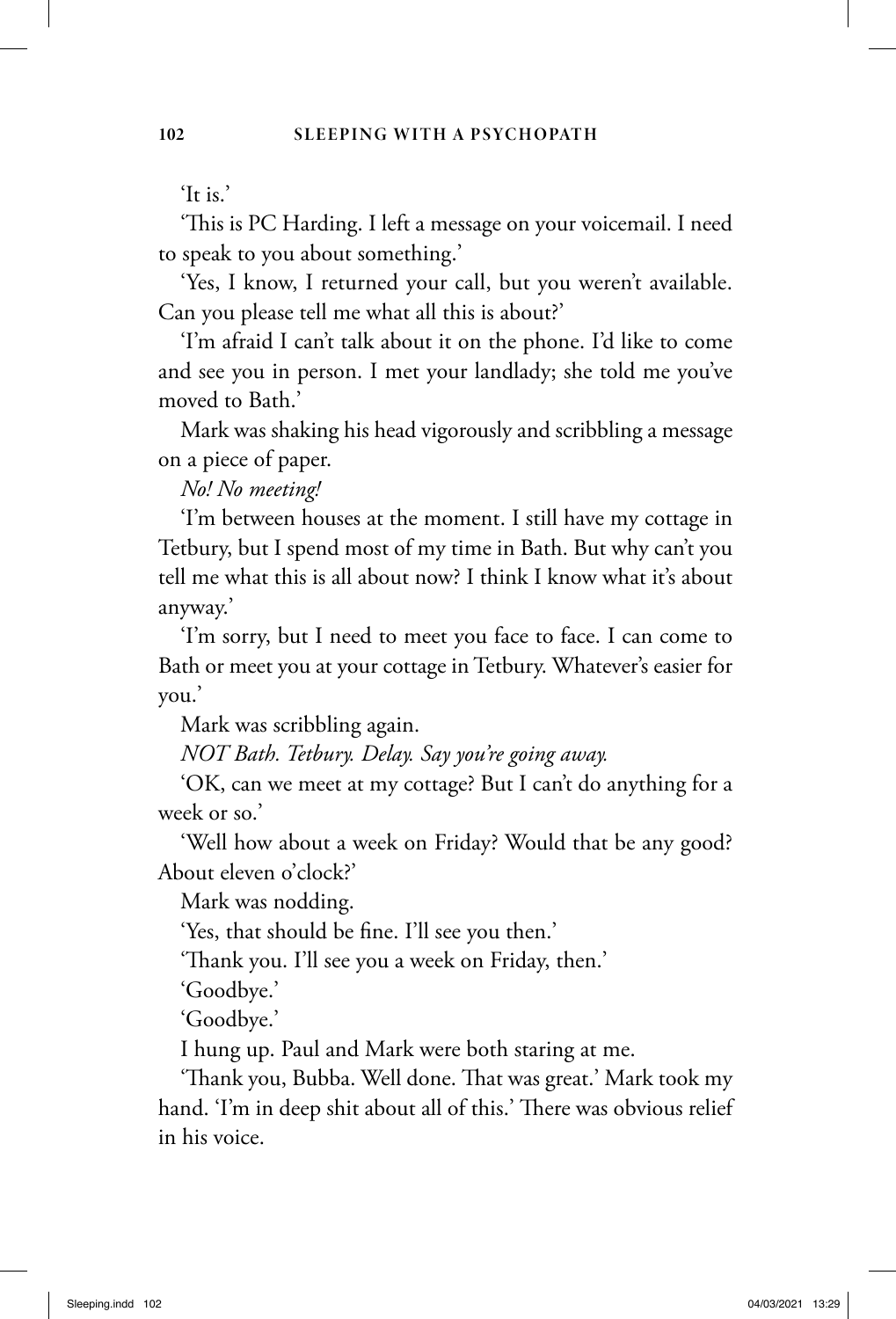'Well, do you know what it's all about?'

'No, darling, but whatever it is, it's drawn attention to you and therefore to me. I've been called in. We've got to go there now.' My phone rang again.

'It's her again.'

I looked at Mark.

'Answer it.'

I picked up.

'Ms Woods? It's PC Harding again. I've spoken to my supervisor about this and he says I *can* discuss the matter with you on the phone, after all.'

'I'm so glad you've called back. As I said, I think I know what this is all about.'

'We've been contacted by Barclays Bank in Cirencester who are concerned about unusual activity on your account. Are you aware of this?'

'Well, yes, that's what I thought it was about. I've written a letter of complaint to Barclays' head office. Some money went missing from my account.'

The bank is concerned about a number of payments that have been made from your account to a Paul Deol. Are you aware of these payments?'

'Well, yes, of course. I made the payments. I have to say that I don't understand why the bank called the police about that. Why hasn't the bank contacted me in the first instance, if they've got any concerns?'

'Where the bank has a particular concern, they do sometimes contact the police. So, you're saying that you're aware of all these payments that have been made to Paul Deol? There have been very substantial sums of money transferred to him.'

'Yes, I'm aware of those transfers. As I said, I thought your call might be related to some sort of wrongdoing at the bank. I understand that Paul Deol has also had money gone missing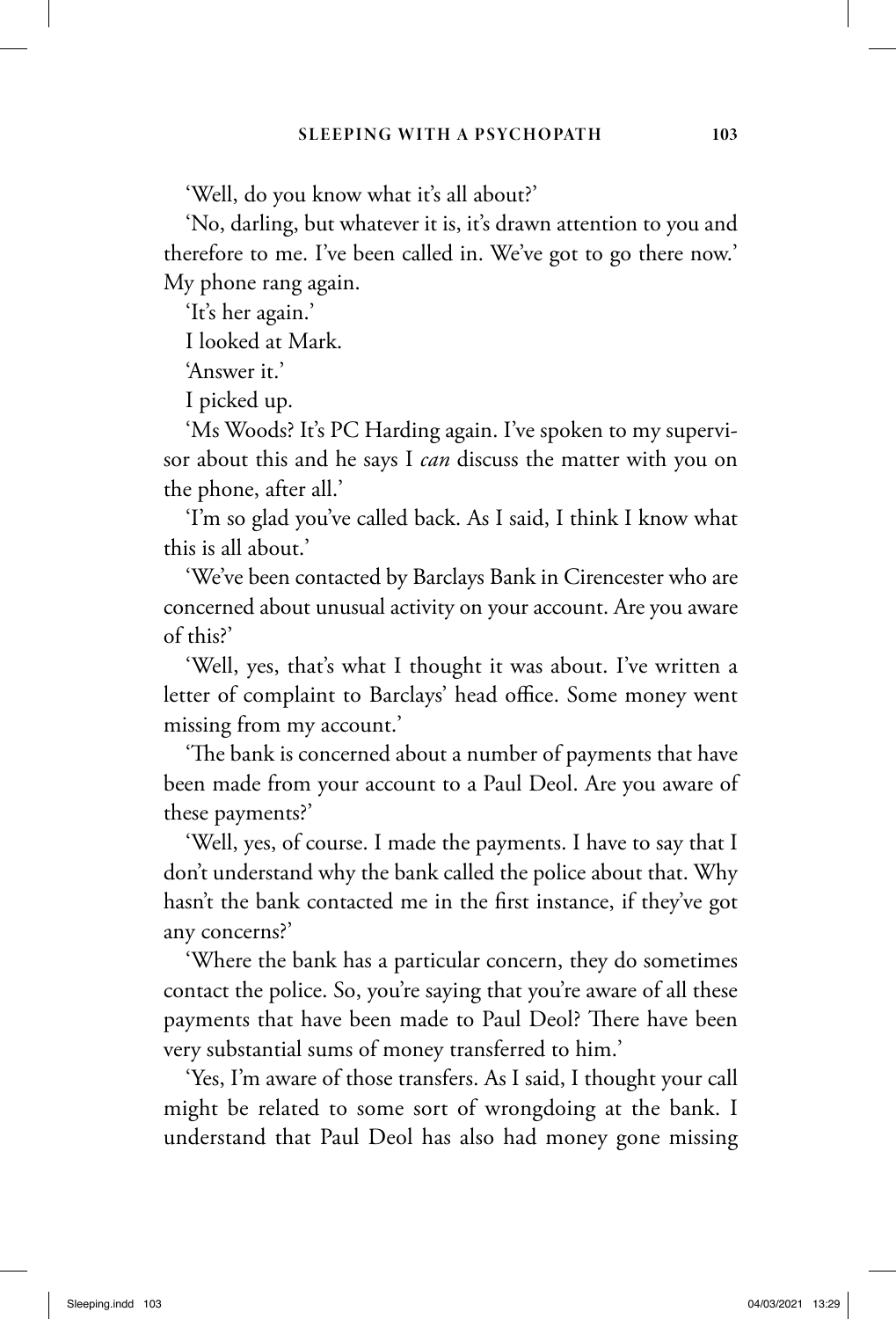from his account, and my concern was that there might be some sort of fraud going on at the bank.'

'I'm not aware of any of that, but if you say you are aware of the transactions between yourself and Mr Deol, I don't need to take this matter any further.'

'And you won't need to see me a week on Friday?'

'No, there's no need. Thank you for clarifying the situation.'

'Thank you. Goodbye.'

'Goodbye.'

I hung up again. Mark was looking at me and as he did so, another wave of relief seemed to wash over him.

'Thank you so much, Bubba. You've saved me. You were brilliant.'

I was bemused. What the hell was all that about? And I was furious. What on earth did the bank think they were doing contacting the police? They should have contacted me. I wished I'd never moved my banking to Barclays. When Mark repaid me, I would put my money back into NatWest, where I'd been a customer for thirty years.

'We'd better go. We don't want to keep Little Sister waiting,' said Paul.

He started the car and we drove off towards Vauxhall Bridge. The MI6 building loomed ahead. We drove away from the river and passed along the south side of the building. Then we looped around, eventually turning into a side street past some brownfield wasteland. The landscape here looked pretty desolate. We rounded another corner and Paul stopped the car. Ahead I could see what looked like the entrance to an underground car park. Two armed guards were on duty, dressed in black, wearing flak jackets and carrying what looked like machine guns.

'Wait for me here,' ordered Mark, opening the car door. 'They're expecting me, they'll be watching. I'll be as quick as I can – it shouldn't take long.'

Sleeping.indd 104 leeping.indd 04/03/2021 13:29 4/03/2021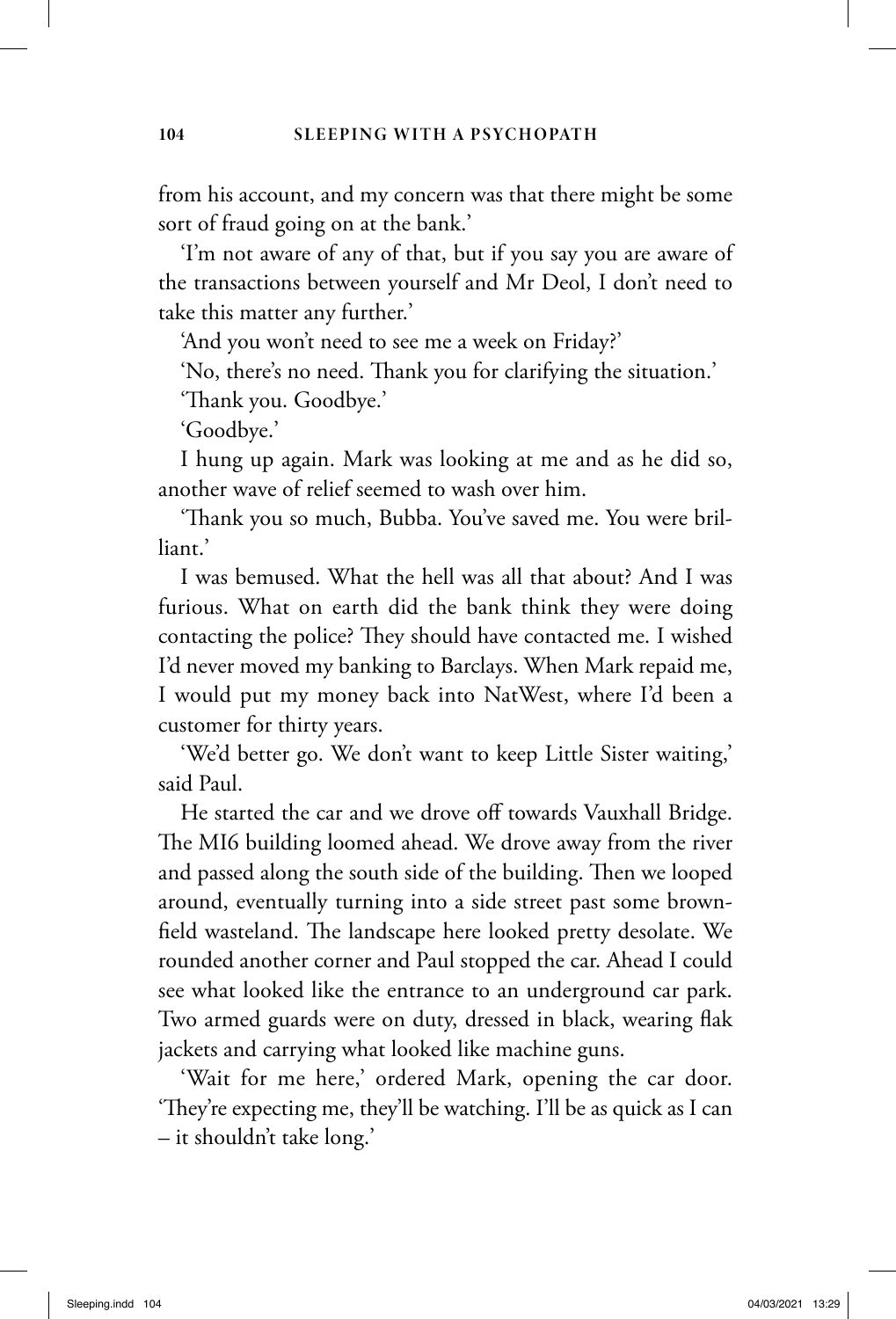He got out of the car and walked towards the guards, and then past them, unchallenged, into the building. I was left alone in the car with Paul. We waited, and about twenty-five minutes later Mark reappeared, smiling and looking relaxed. He got into the car and lit a cigarette.

'Thank God! I'm off the hook. You were brilliant, Bubba.'

The relief he was experiencing was palpable and infectious and I felt my spirits lifting. Mark continued talking.

'They played back your telephone conversation – they'd been listening in – and what was it he said, what was the word he used? He said you were staunch. Staunch, that was it. You'll meet him one day – my boss. You'll like him. Luckily, he likes me. He's had problems himself because he's married to an Iranian. Can you believe it? Imagine the trouble that caused! Thanks, Bubba, you were brilliant. Let's go and get a coffee somewhere and then we'll get back to Farm Street.'

Later that afternoon we made our way back to the church at Farm Street, but the traffic was terrible and we were snarled up for what seemed like an eternity. When we arrived at the church another service was in progress. Mark was beside himself.

'Fuck! We're too late. We've missed him. It's too late now. Fucking traffic! Come on, darling. We've got to get out of here now. I'm sorry.'

Thank God, I thought. I felt out of my depth and confused. The phone calls from the police, the bank, MI6, an aborted clandestine wedding, it was all too much for me. Thank God we'd arrived too late at the church. I didn't want a Catholic wedding. I didn't really want a church wedding. I wasn't even sure that I wanted a wedding at all. I would have to tell Mark – but not now. Just now I wanted to go home, except that I didn't really feel I had one.

*\*\*\**